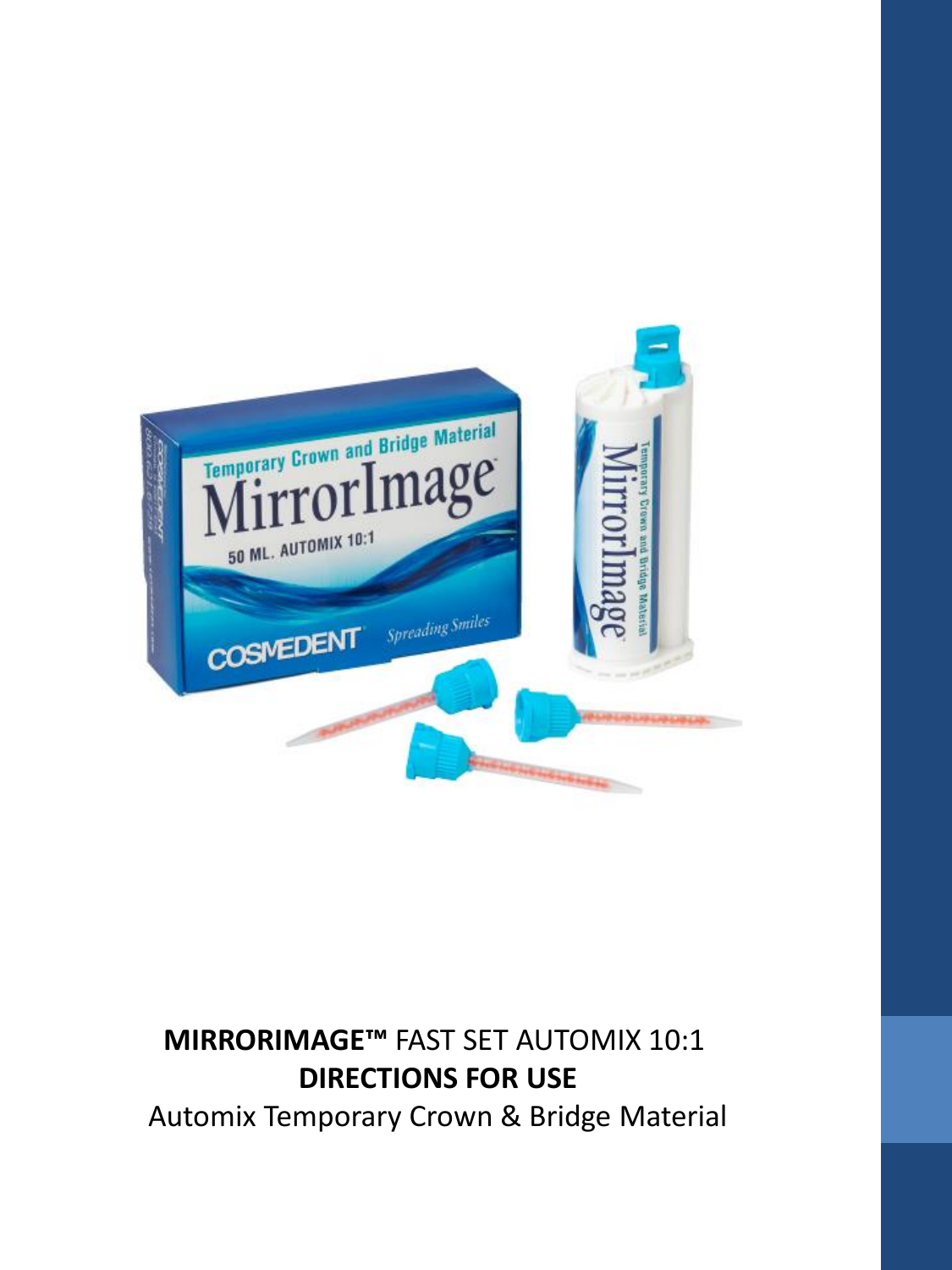

### **PRODUCT DIRECTIONS**

- **MirrorImage Fast Set Automix 10:1®** is an automatically mixed two component material in cartridges based on multifunctional methacrylic esters. MirrorImage is a very easy to use material for creating short and long-term temporary crowns or bridges, inlays, onlays and veneers. Because of its flexibility, the material is especially suitable for longer bridge spans. **MirrorImage Fast Set Automix 10:1** shows fluorescence in UV-light.
- **MirrorImage** is free of methyl methacrylate. Its temperature derived while curing is lower than 104° F. As a temporary crown or bridge material it protects the repared teeth against external influences and preserves the occlusion. It shows increasing transverse strength, good abrasion resistance and low polymerization shrinkage. It fits perfectly, and looks very natural – showing good polishability, good color stability and fouorescence.
- **MirrorImage** is easy to repair. Cured material can be repaired with any natural or light-cure composite after appropriate preparation. In nearly every property **MirrorImage** is superior to other materials based on monomer/polymer systems. It allows thin edges and production of longer bridge spans.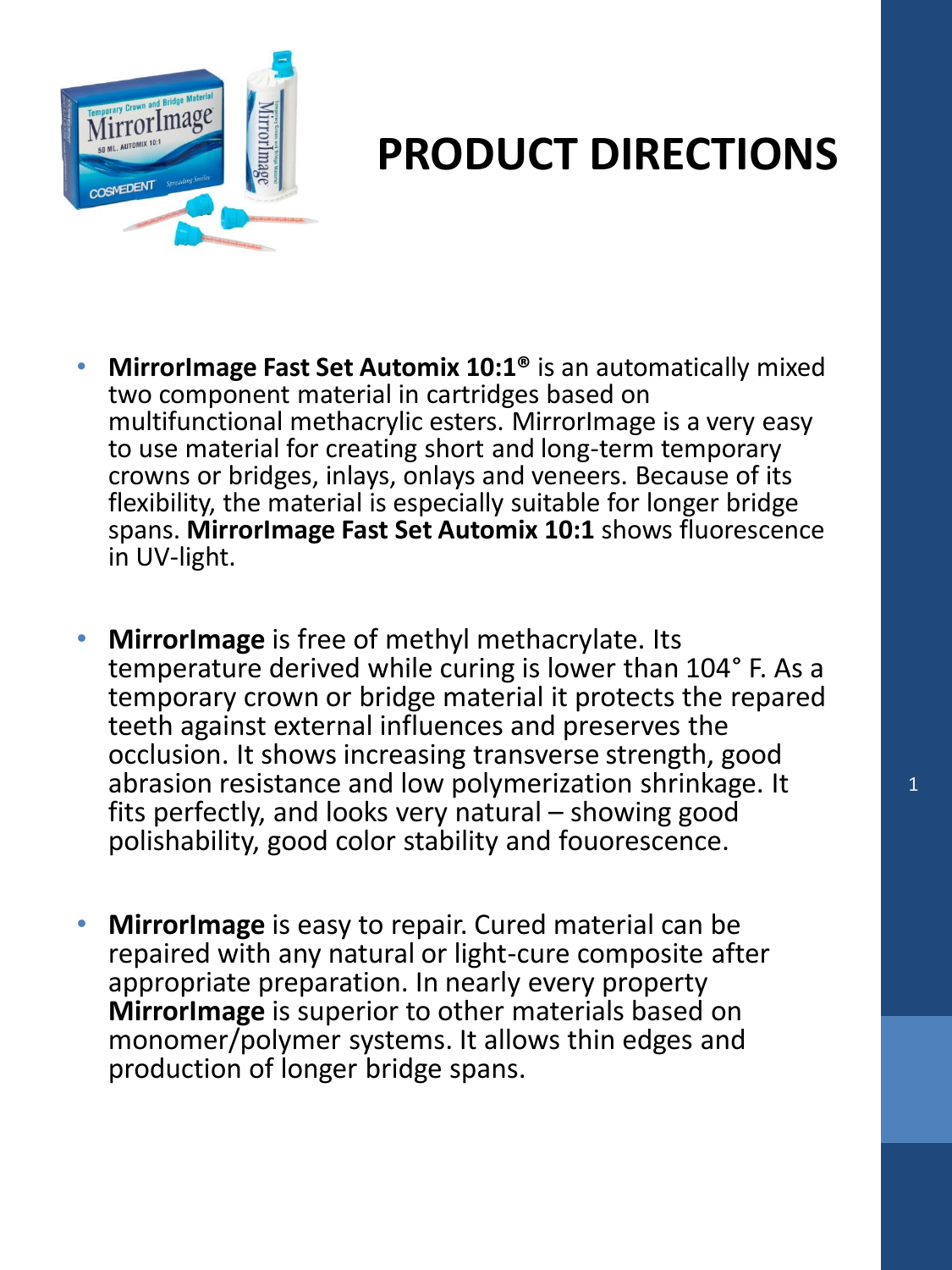

#### Impression Taking

- Before preparation or tooth extraction  $-$  take an impression using alginates or addition curing silicones (long storage stability). Interdental areas are carved out, in molar areas with teeth absent it may be necessary to cut a groove in the impression between the teeth.
- **Note:** When using the silicone impression, block out undercuts and if necessary cut groves into the impression.

#### Preparing the Cartridge

- Take the protective cap off of the cartridge and throw it away (do not use it again.) Place the supplied mixing cannula on the cartridge by attaching it with a sideways turning movement, locking the cannula in place. The application gun is loaded with the prepared cartridge and is ready for application.
- **Note:** *Discard the initial extrusion from the mixing cannula (about the size of a pea).* Then the following mix will be perfect. *This must be done for each new mix.*
- Leave the used mixing cannula on the cartridge. It serves as a cap.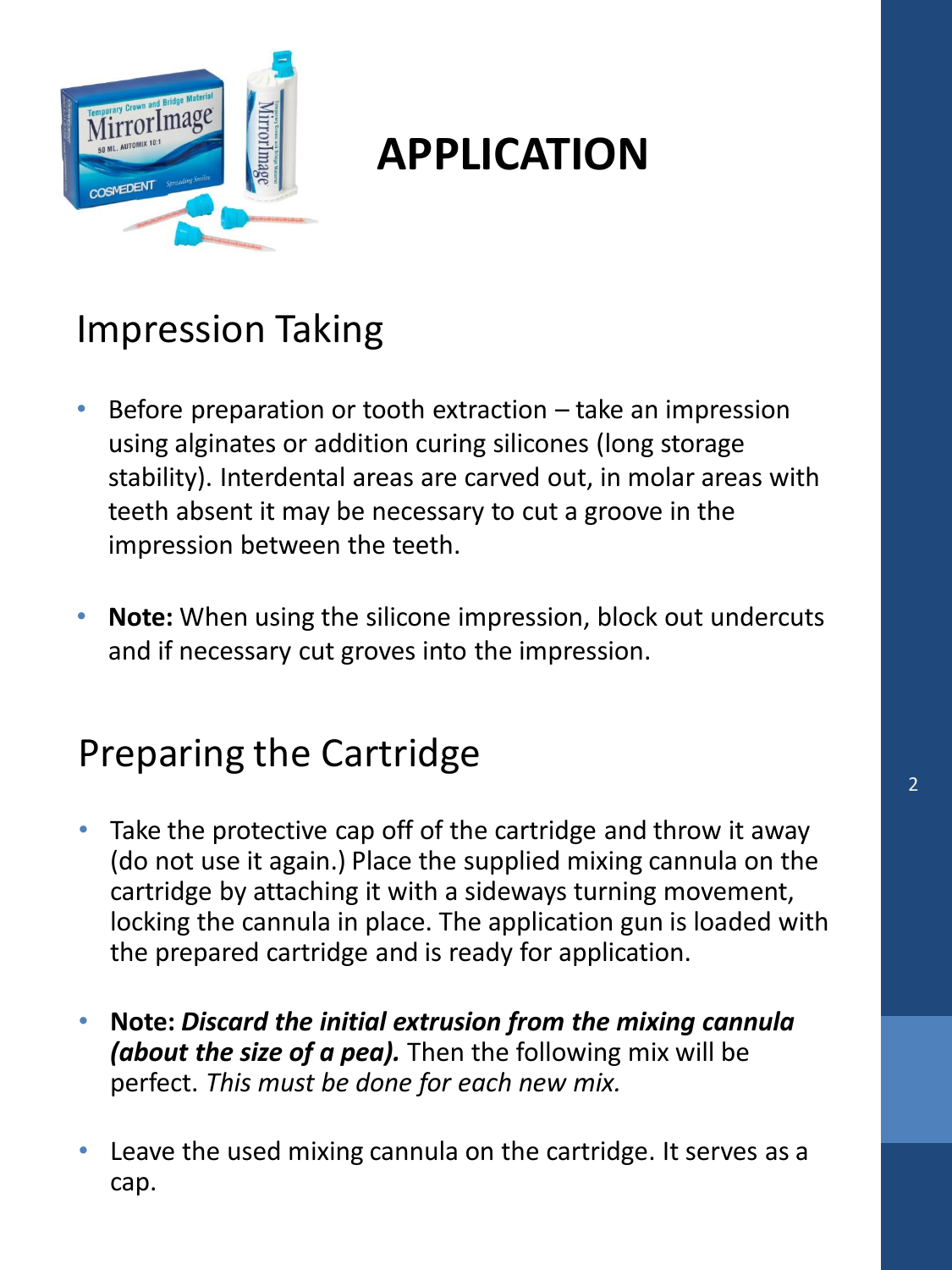

### Application

• **MirrorImage Automix 10:1** is automatically mixed when dispensed with slight and even pressure directly into the impression. To avoid air bubbles, make sure the end of the mixing tip remains immersed in the material during application. Filling should occur from the bottom upward to prevent voids.

#### Forming the Temporary Crown or Bridge

- Load the impression with **MirrorImage**.
- Seat the impression onto the prepared areas of the teeth. *Step a and b must be done within 35 seconds (working time).*
- After approx. 1 minute (setting time in mouth) the material shows a hardened but still elastic condition and can be removed from the mouth. (Alternatively: 2-3 minutes setting time on the model.)
- **Note: MirrorImage** must be removed from the mouth during the elastic state.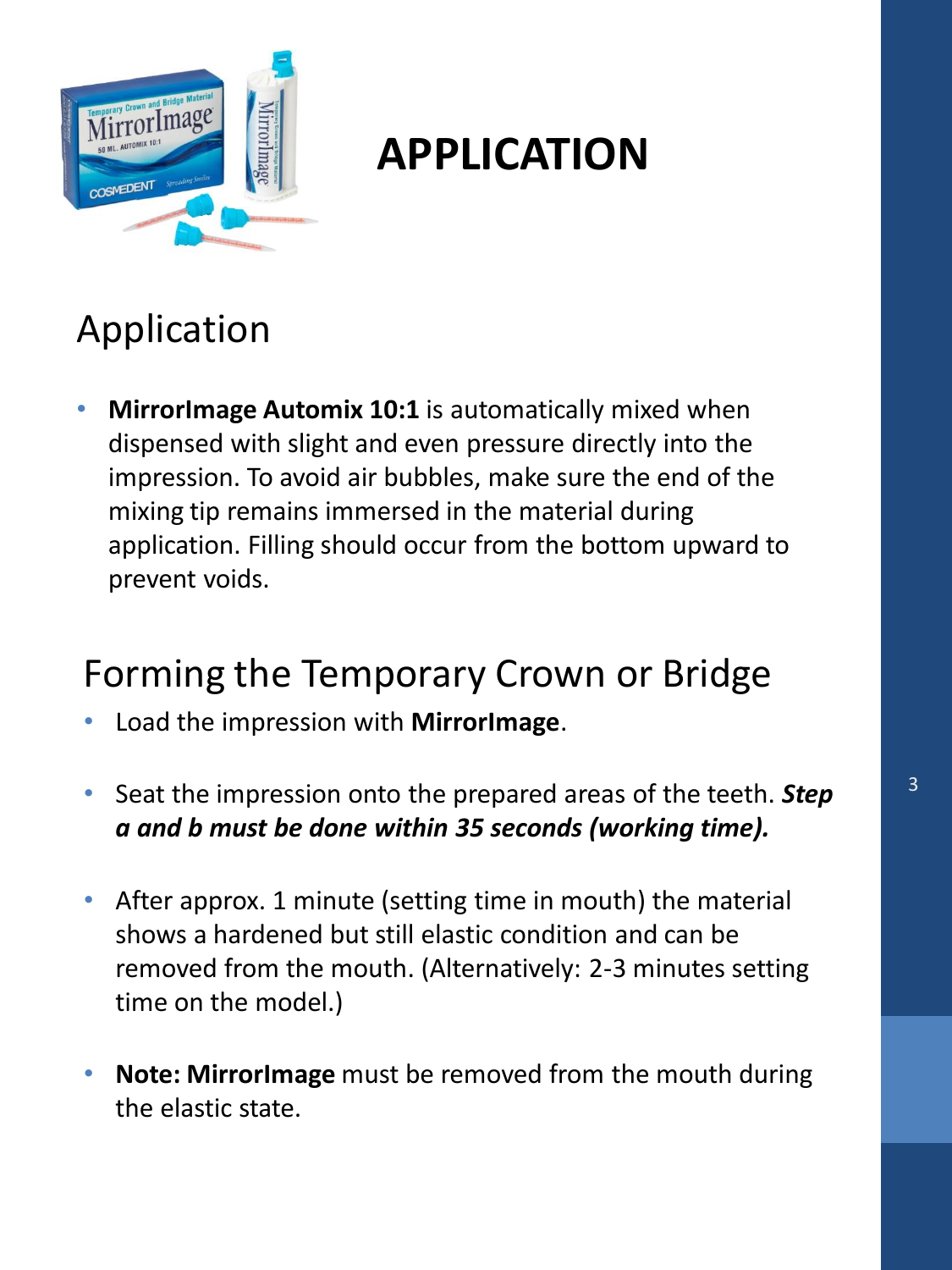

#### Post Curing and Finishing

- After removal of the temporary crown or bridge from the impression (or from the tooth preparation) excess material and proximal undercuts are removed.
- Preferably, the temporary is then post cured in warm (113- 131°F) water (e.g. hot cure polymerization device). If this is not possible or not desired, after *5minutes from beginning of application* the temporary acrylic can be polished to a high gloss with rotary instruments.
- If necessary, the surface of the temporary may be glazed with a light-cure varnish (e.g. GLOSS from Cosmedent, Inc.) *Do not breathe polishing dust; use a suitable respiratory protection device or aspiration.*
- **Note:** The oxygen inhibited smear layer on the surface caused by the acrylic system cannot be fully avoided and should be removed. It can be easily removed by alcohol or other suitable solvents.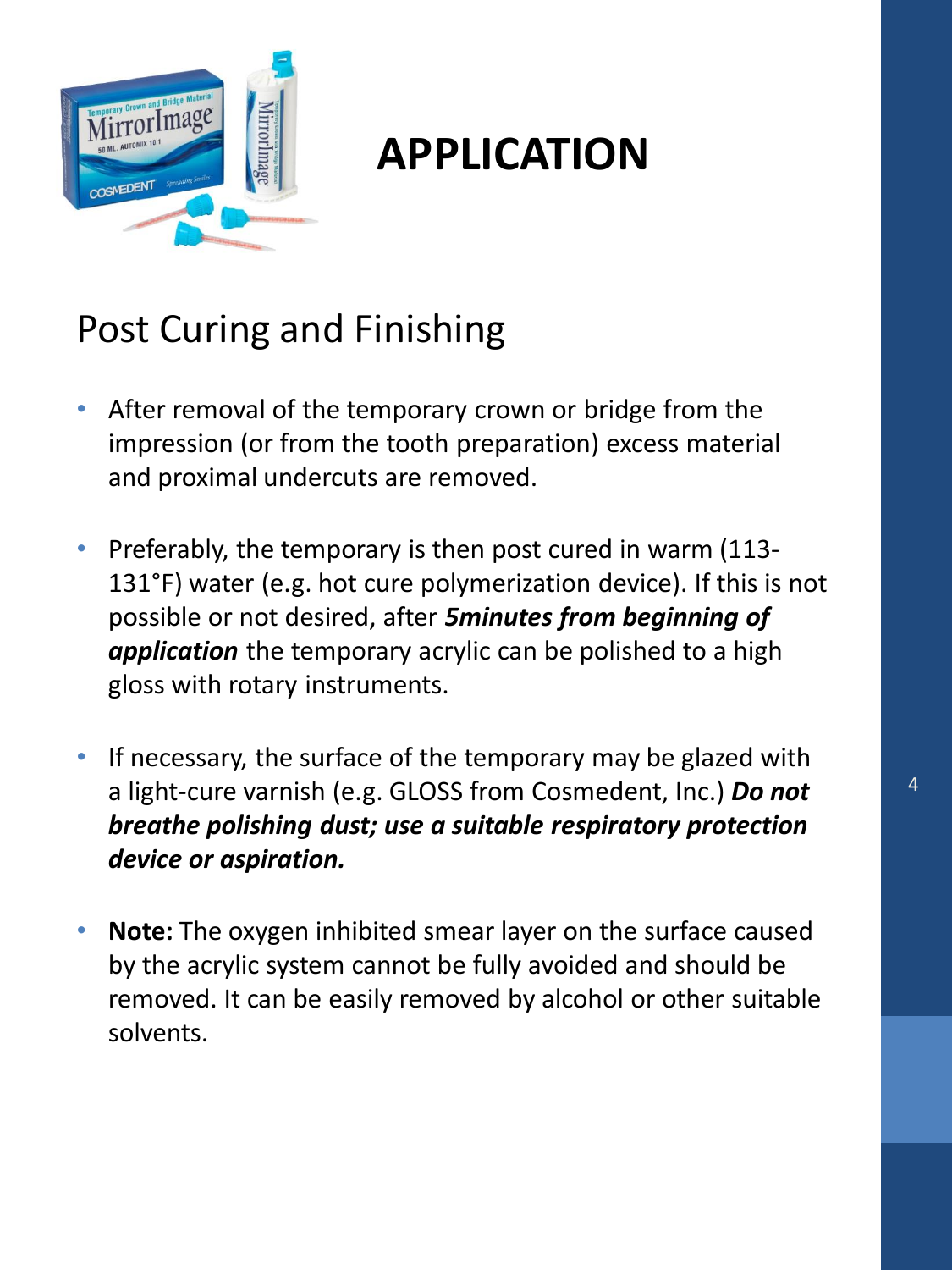

#### Cementing of the Temporary

• **MirrorImage** should be cemented with an eugenol-free temporary cement such as **Connect™** Translucent Temporary Resin Cement or **Adhere™** Non-Eugenol Temporary Cement from Cosmedent. Please refrain from using all eugenolcontaining cements.

#### Repairs

- **MirrorImage** temporaries show high mechanical strength. However, if a temporary breaks the following procedures are recommended:
	- **Fracture shortly after production** Both ends of the fracture are refixed with freshly extruded **MirrorImage**. Alternatively, you can apply **Adjust**,**™** a light-cure composite correction material from Cosmedent.
	- **Fracture of longer existing temporary** Roughen and clean the areas of the fractured temporary and apply a bonding agent (**Cosmedent Complete™**) unfilled resin, according to manufacturer's instructions. Once prepared, apply **MirrorImage** to all surfaces. To enhance curing, the finished temporary can be placed in warm water for a few minutes.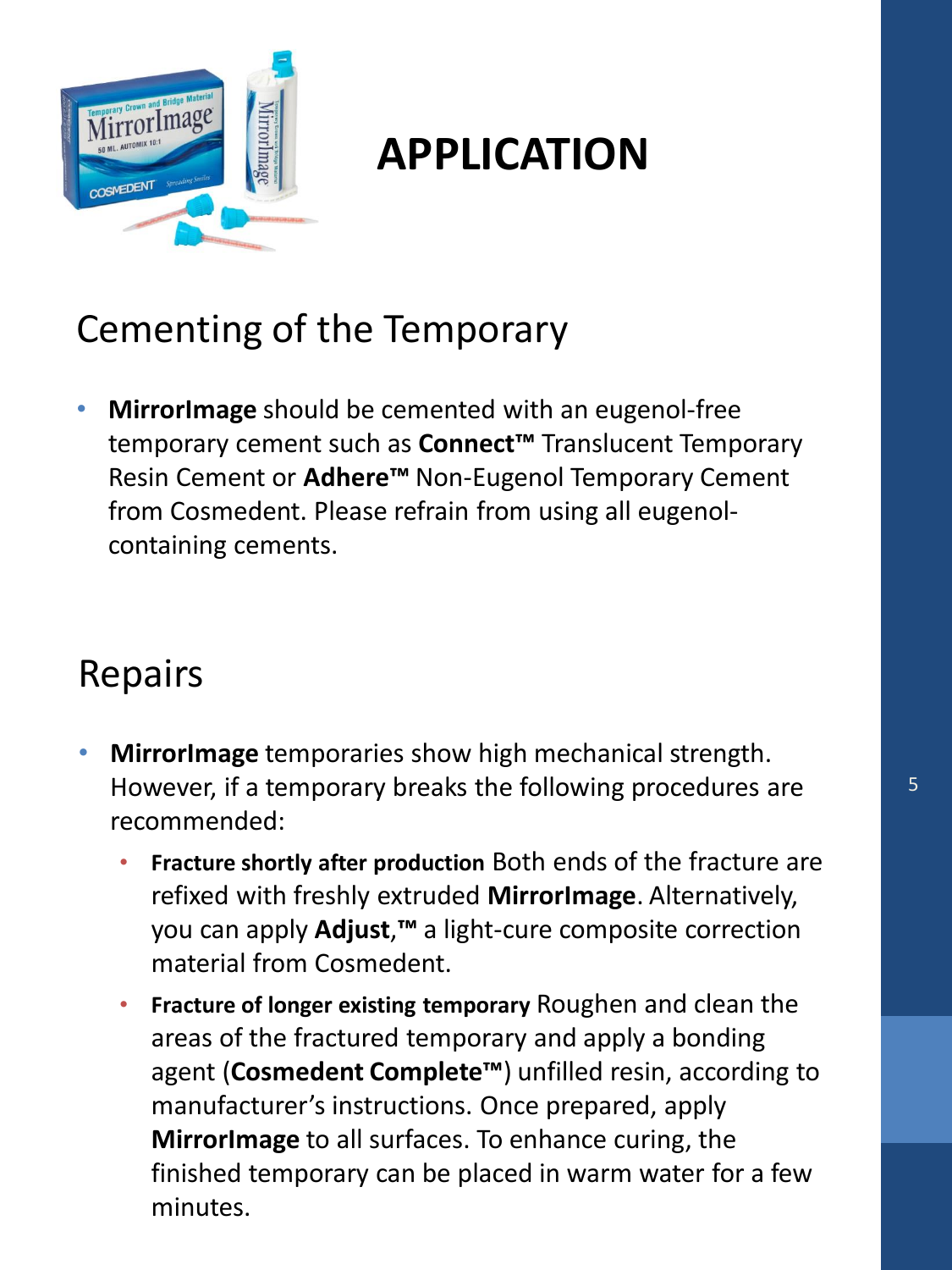

### Repairs (continued)

• Alternatively, you can repair the temporary with a flowable light-cure correction material (e.g. **Adjust** from Cosmedent). To ensure a complete cure, do not apply **Adjust** in layers exceeding 2 mm. Light-cure each layer for 40 seconds.

#### Special Hints

• Non hardened **MirrorImage** can easily be removed with alcohol or other suitable solvents.

#### Precautions

- **MirrorImage** is free of methyl methacrylate but contains other methacrylates.
- With susceptible patients, sensitization to **MirrorImage** can occur. **MirrorImage** should not be used any more if allergic reactions are observed. Do not use for patients with allergic reactions against acrylates.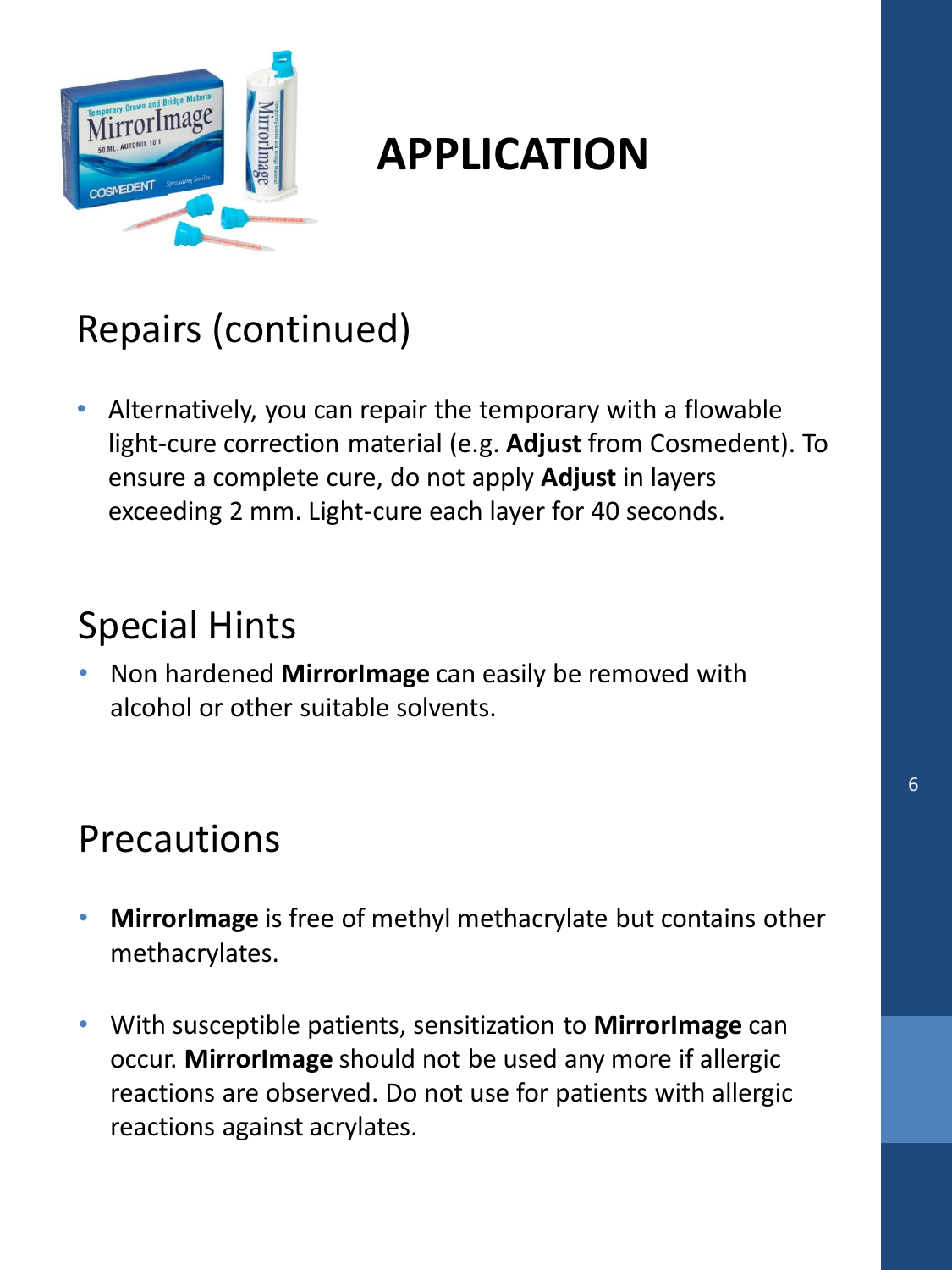

## Basic Safety Instructions

- Keep away from children.
- Avoid contact with eyes and skin. If the material comes into contact with the skin, immediately wash with soap and water. If the material comes into contact with eyes, immediately rinse with copious amounts of water and seek medical advice if required.
- Do not breathe sanding dust, use a suitable respiratory protection device or aspiration.
- **Caution: Federal law restricts the sale of this device by or on the order of a dentist.**

# Storage

- Store at  $40^{\circ} 75^{\circ}F (4^{\circ} 24^{\circ}C)$ .
- Do not use after expiration date.